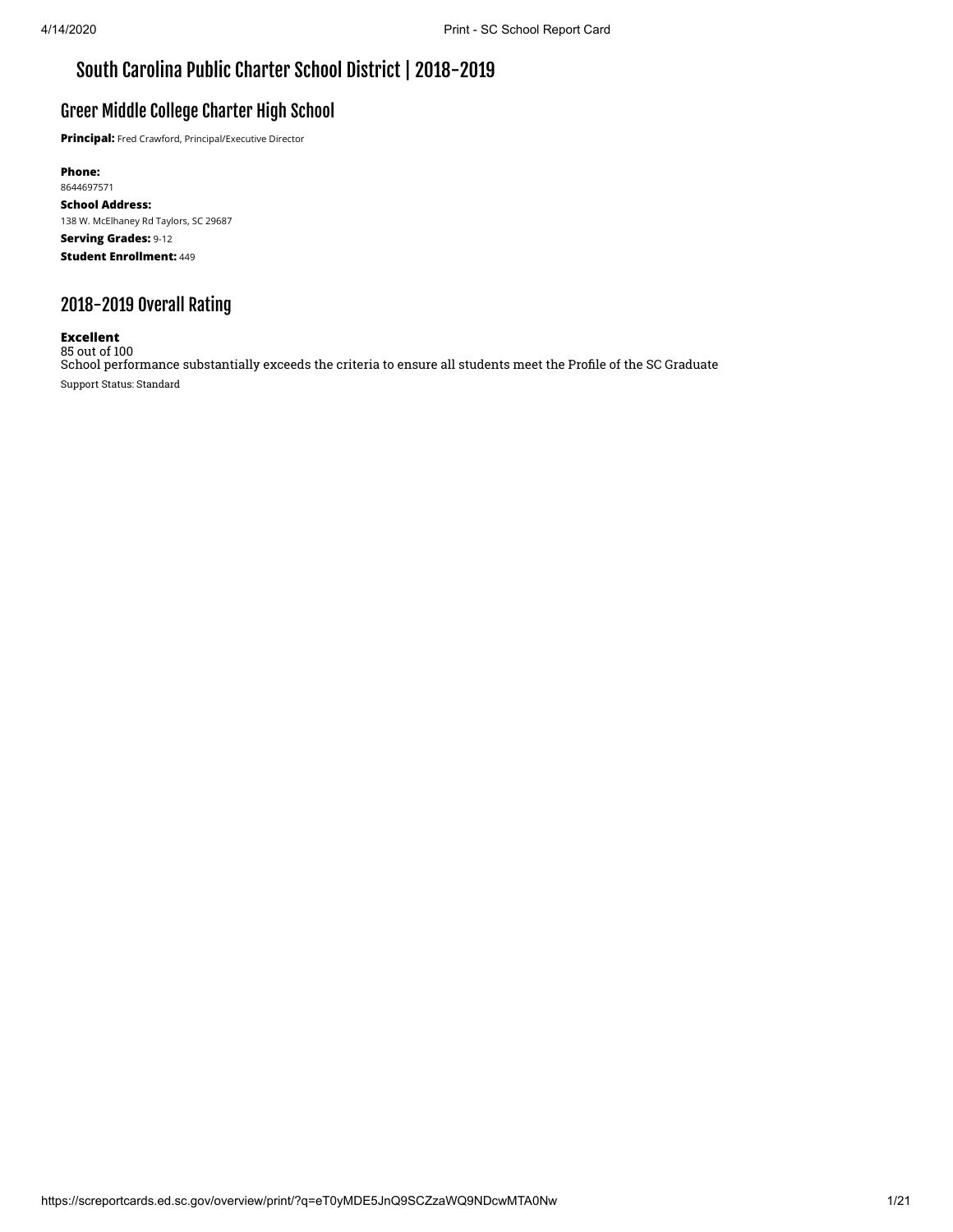## Academic Achievement

This indicator displays the End-of-Course test results for students in the four-year on-time graduation cohort file (includes graduates and non-graduates) .

## Overall Student Performance

### **End-of-Course Assessment Results in English 1 and Algebra 1**

English - Scoring C or Higher



#### Additional Information

|                          | Our School | <b>Change from Last Year</b> |
|--------------------------|------------|------------------------------|
| Prime instructional time | 94.9       | $1$ Jp from 91.2             |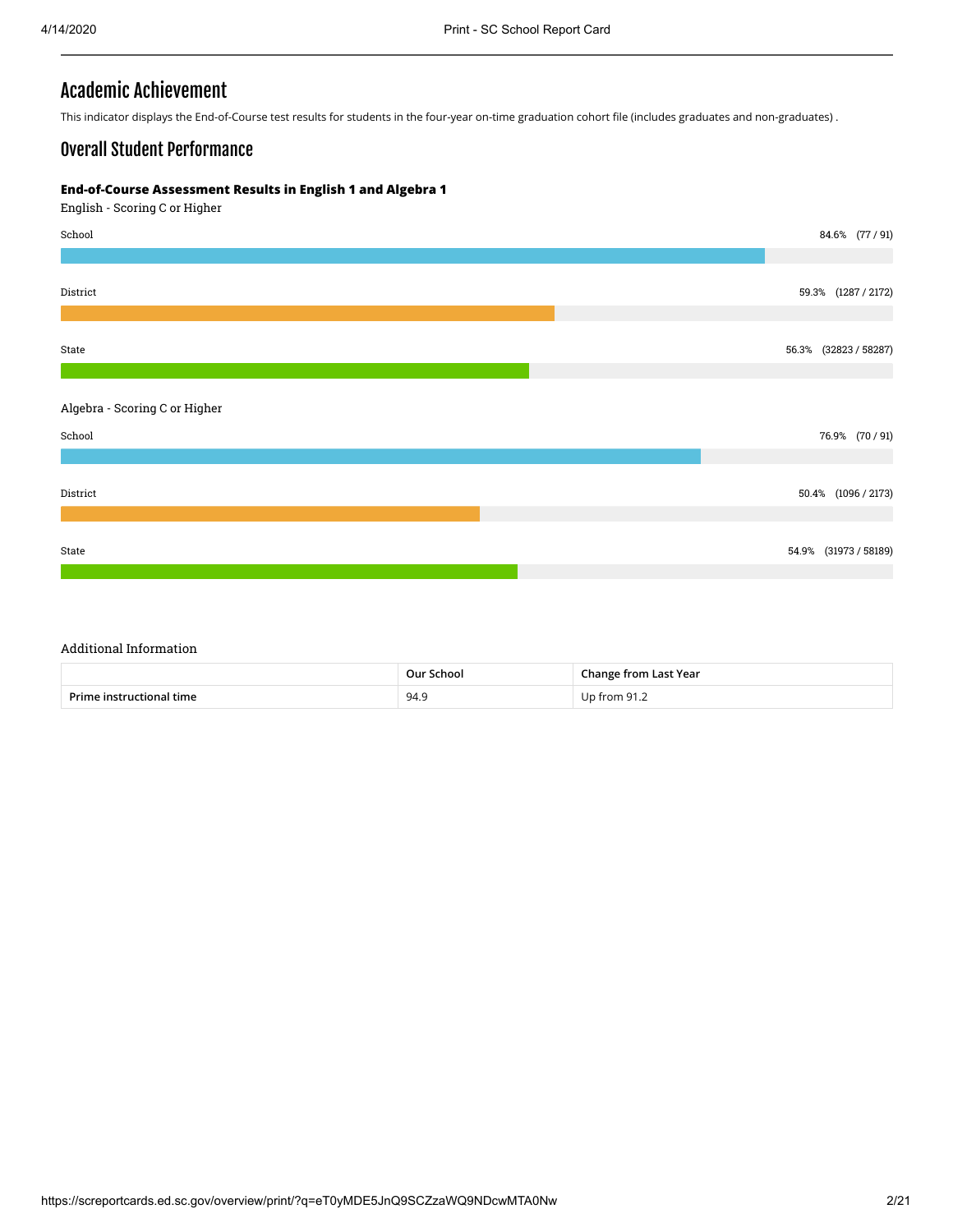# Academic Achievement

# Details Student Performance across District and State

## **End-of-Course Assessment Results in English 1 and Algebra 1** English



Algebra

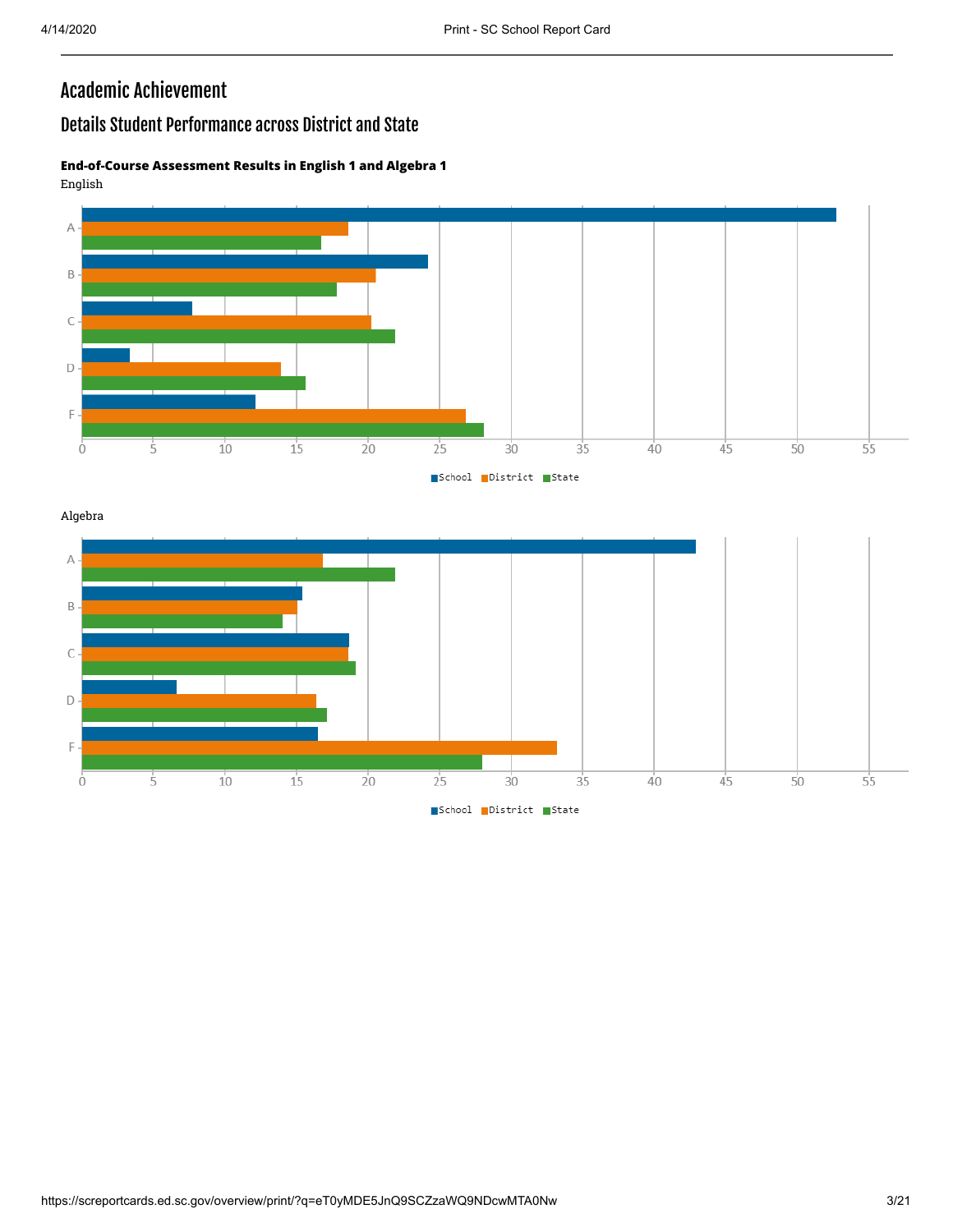# Academic Achievement



# Participation Rate by Subgroup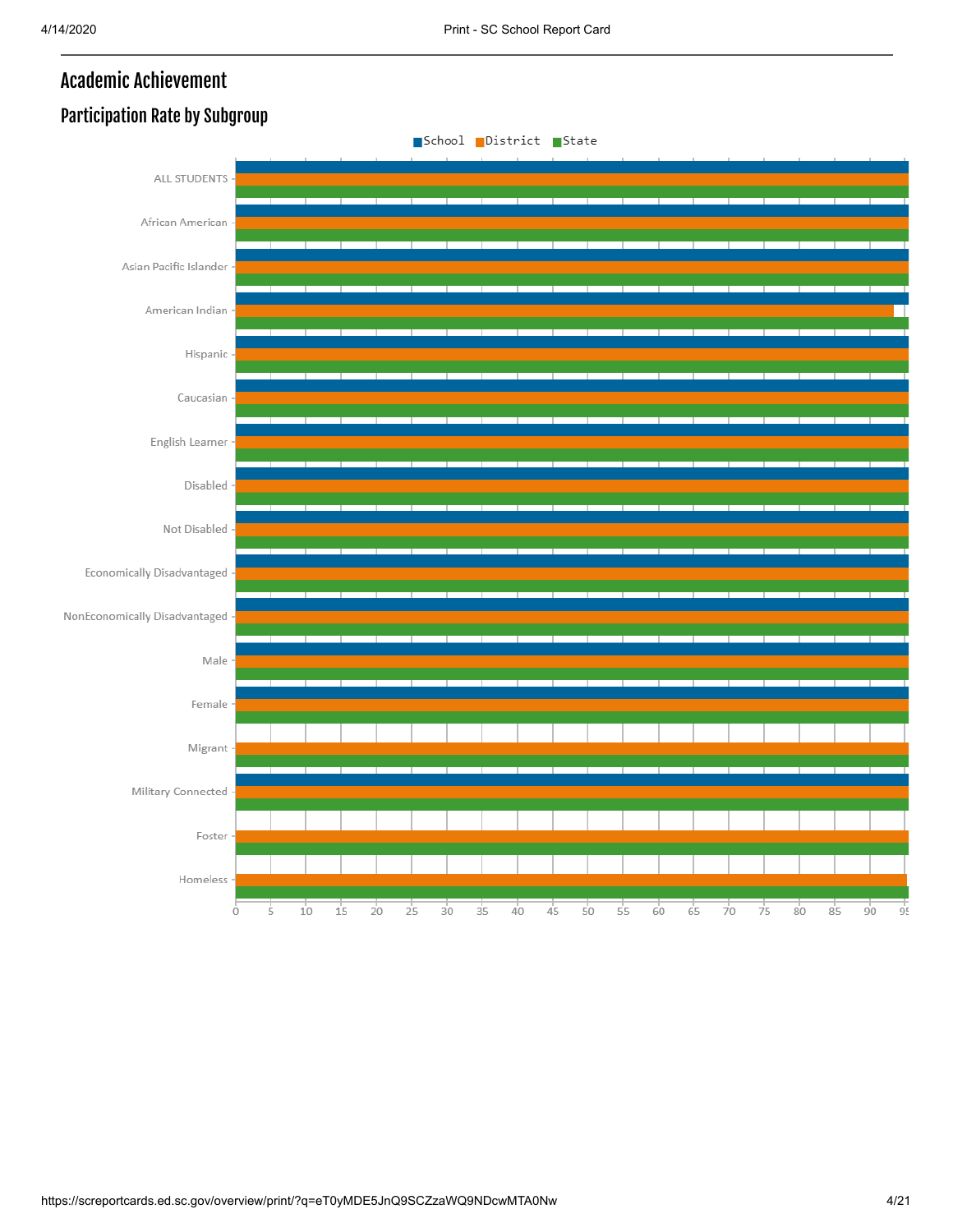## Preparing for Success

This indicator displays the End-of-Course test results for students in the four-year on-time graduation cohort file (includes graduates and non-graduates) .

## Overall Student Performance

#### **End-of-Course Assessment Results in Biology and US History and the Constitution**

Biology - Scoring C or Higher

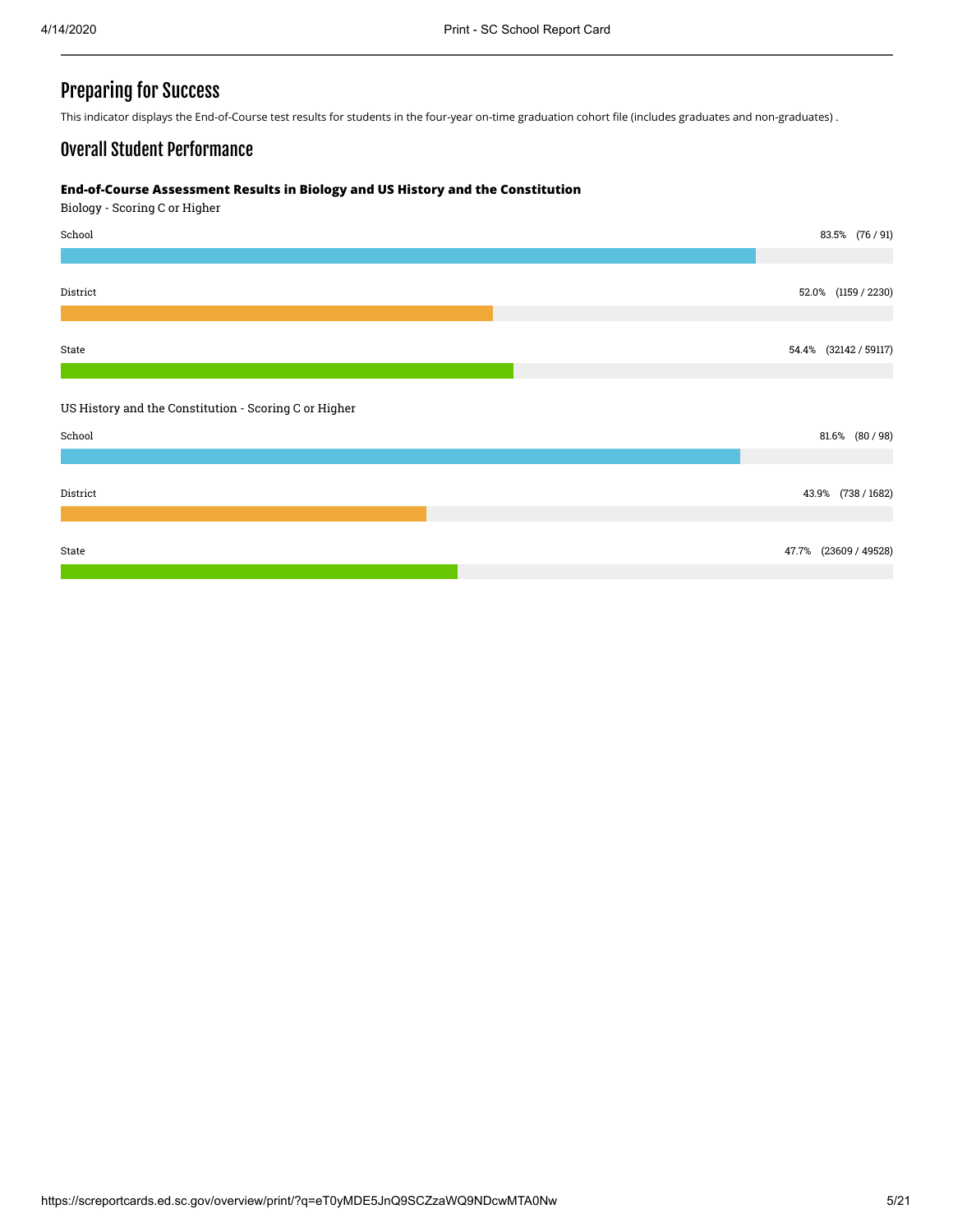### Additional Information High School

**School % N Percentage of students enrolled in a US Government course who score at or above the designated passing score on the civics test** 100.0 109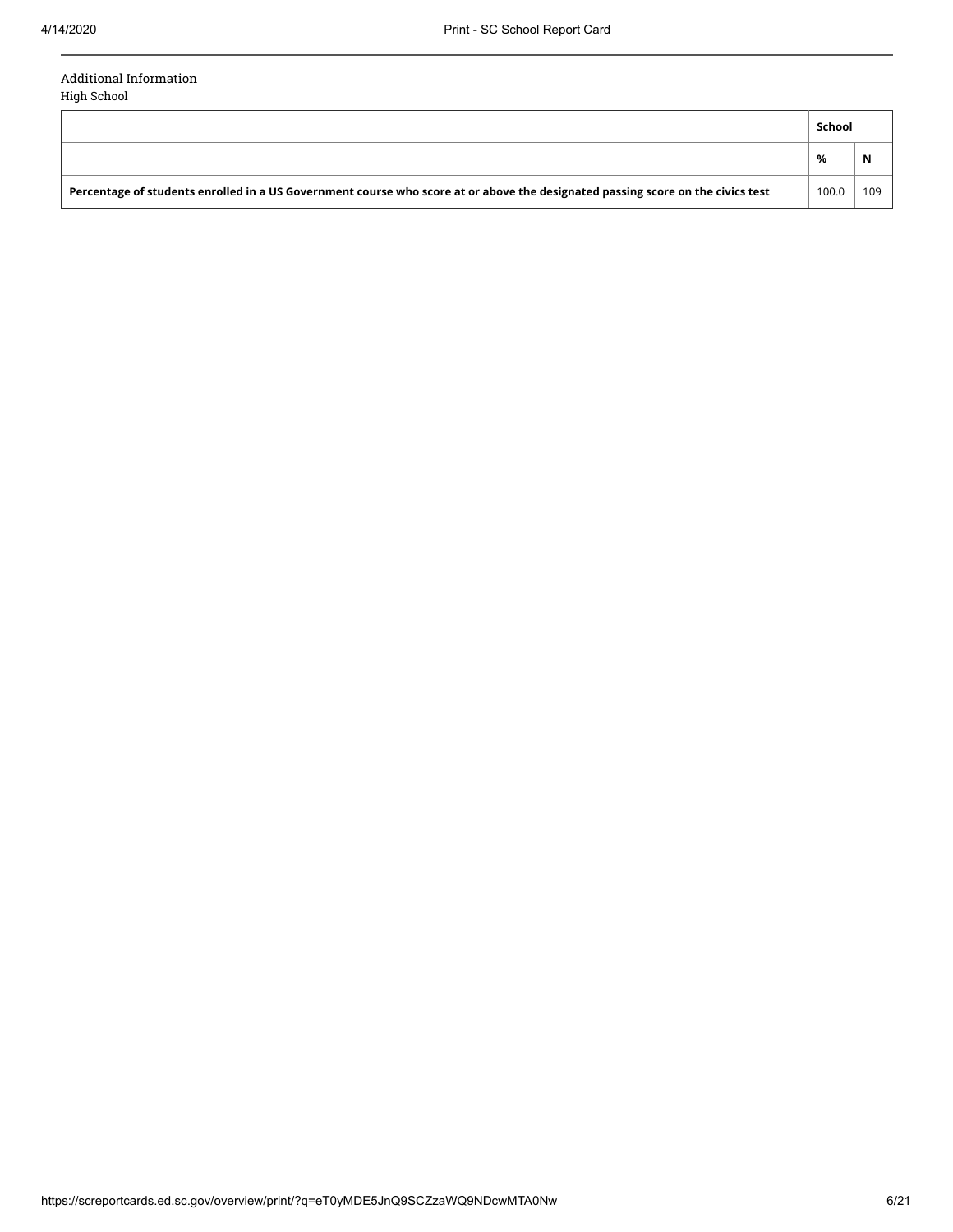# Preparing for Success

# Details Student Performance across District and State

## **End-of-Course Assessment**

Biology



*Note: Results from alternate assessments were included in the calculations where available.*



## US History and the Constitution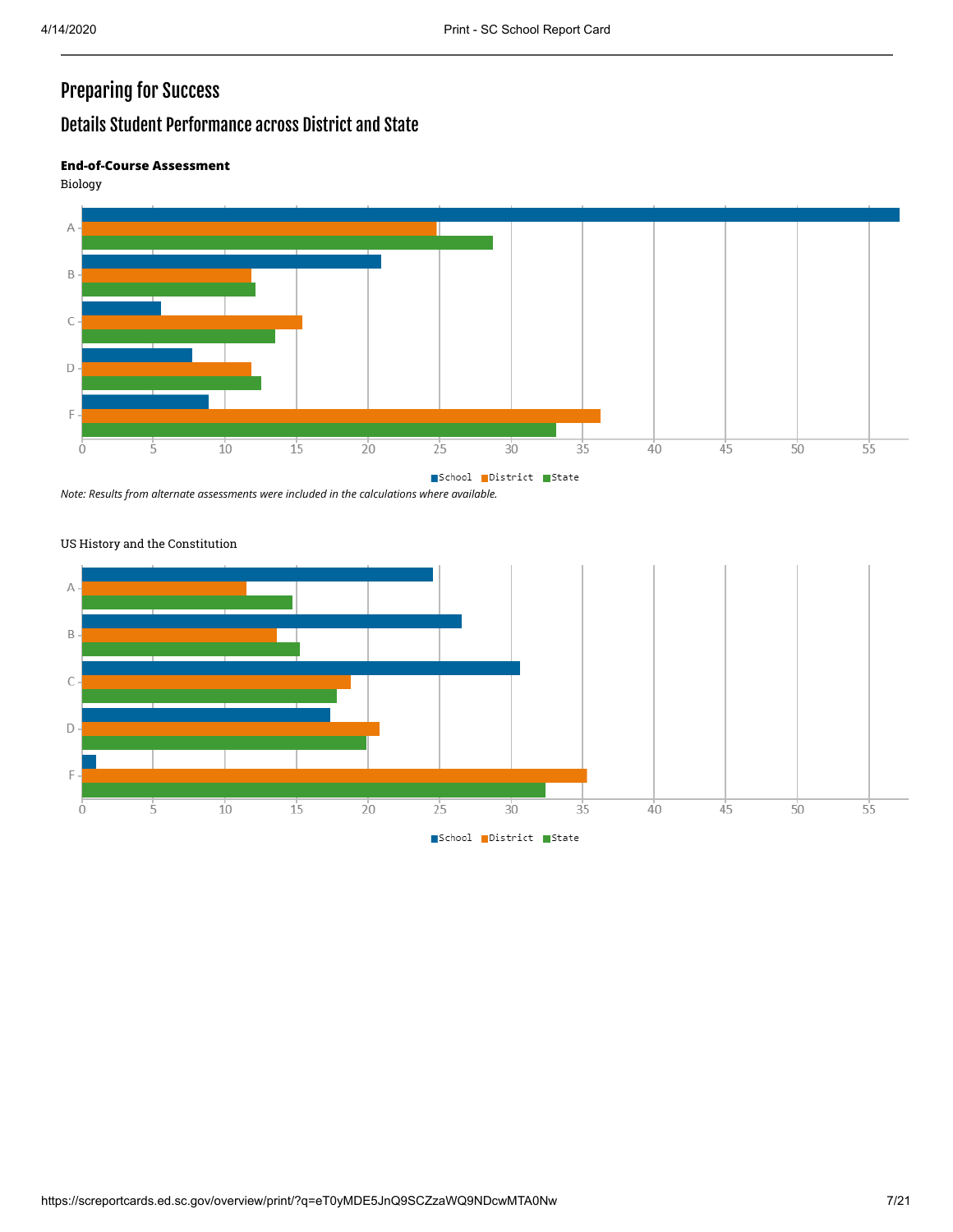# English Learners' Progress

## English Learners -

The goal is that students who are learning the English language will become proficient in English within at least five years of their initial enrollment in public schools.

## **Percent of EL Students who met progress toward proficiency target**

This School has no current ratings

| District | 55.5% |
|----------|-------|
|          |       |
|          |       |
| State    | 49.8% |

| Percent of EL Students who Met Progress Toward Proficiency Target |          |  |  |
|-------------------------------------------------------------------|----------|--|--|
| Number of EL Students who Met Progress Toward Proficiency Target  | Data N/A |  |  |
| Number of EL Students Assessed                                    |          |  |  |
| Number of EL Students in EL Subgroup                              |          |  |  |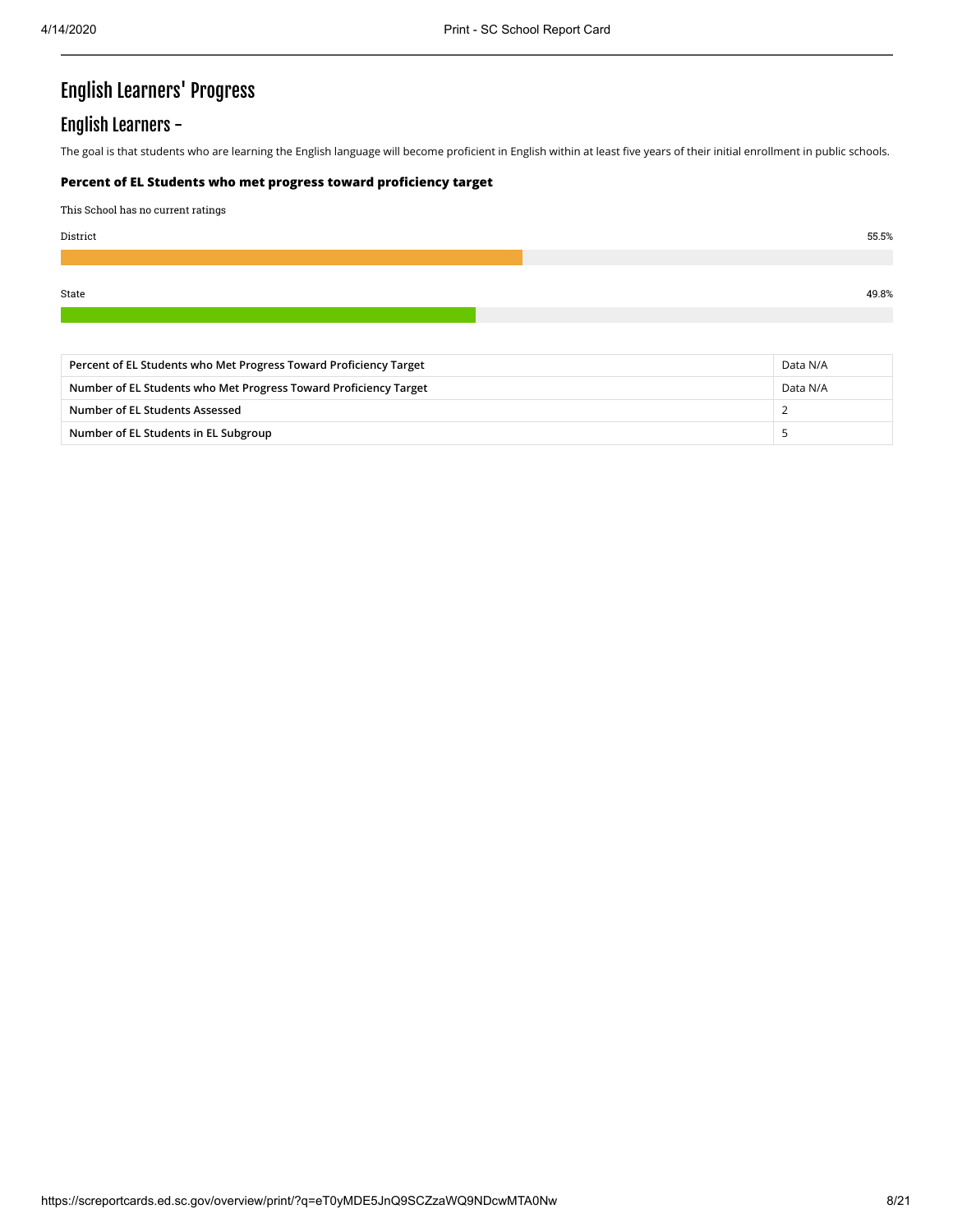# Graduation Rate

# On-Time Graduation Rate



### School Four-Year Cohort Graduation Rate

|                 | 2016     | 2017     | 2018 | 2019 |
|-----------------|----------|----------|------|------|
| School          | Data N/A | Data N/A | 96.0 | 98.9 |
| <b>District</b> | 51.0     | 60.0     | 63.5 | 72.3 |
| State           | 82.6     | 84.6     | 81.0 | 81.1 |

#### Additional Information

|                       | Our School | Change from Last Year |
|-----------------------|------------|-----------------------|
| Annual Dropout Rate   | 0.0        | No change             |
| Dropout Recovery Rate | N/AV       | N/A                   |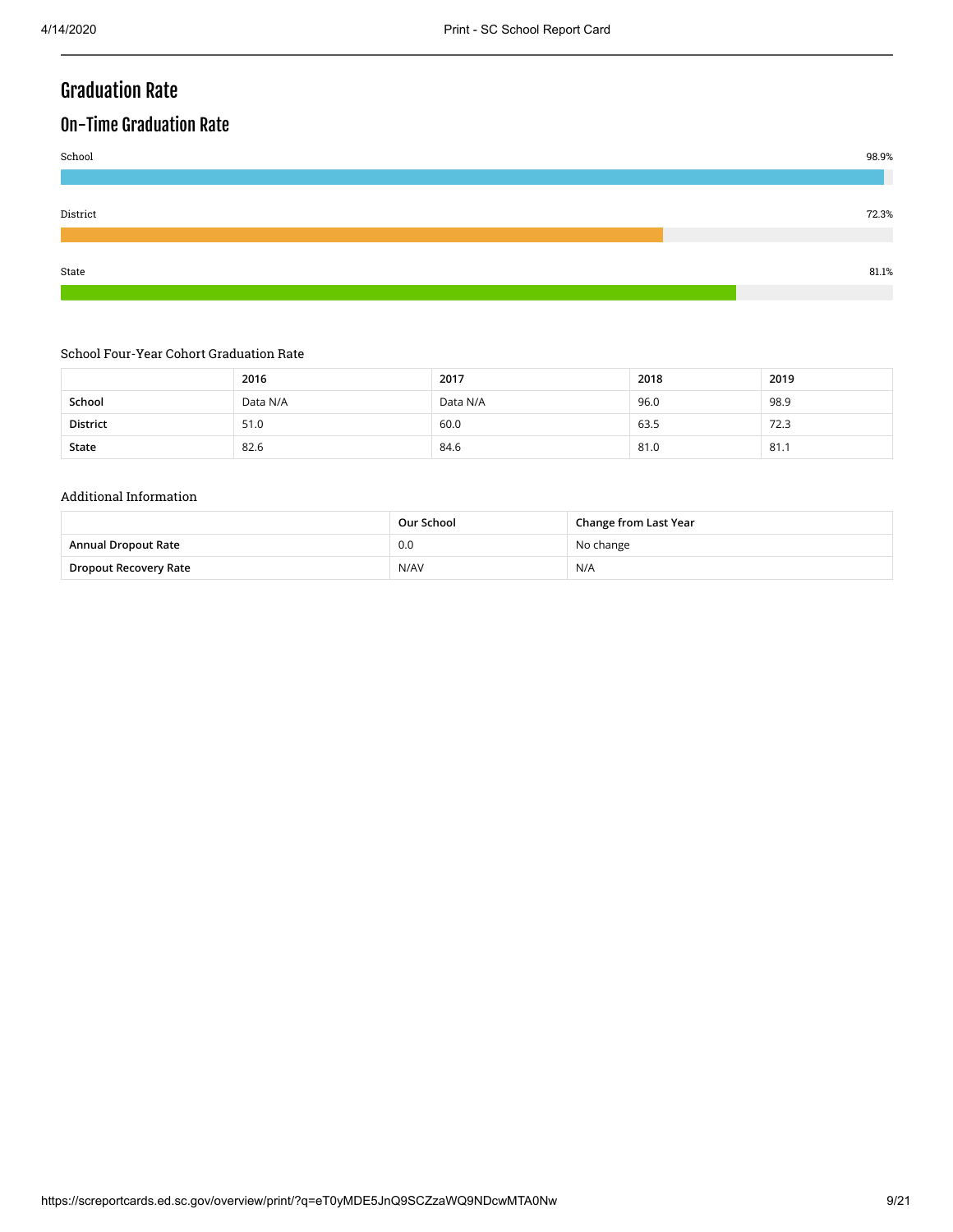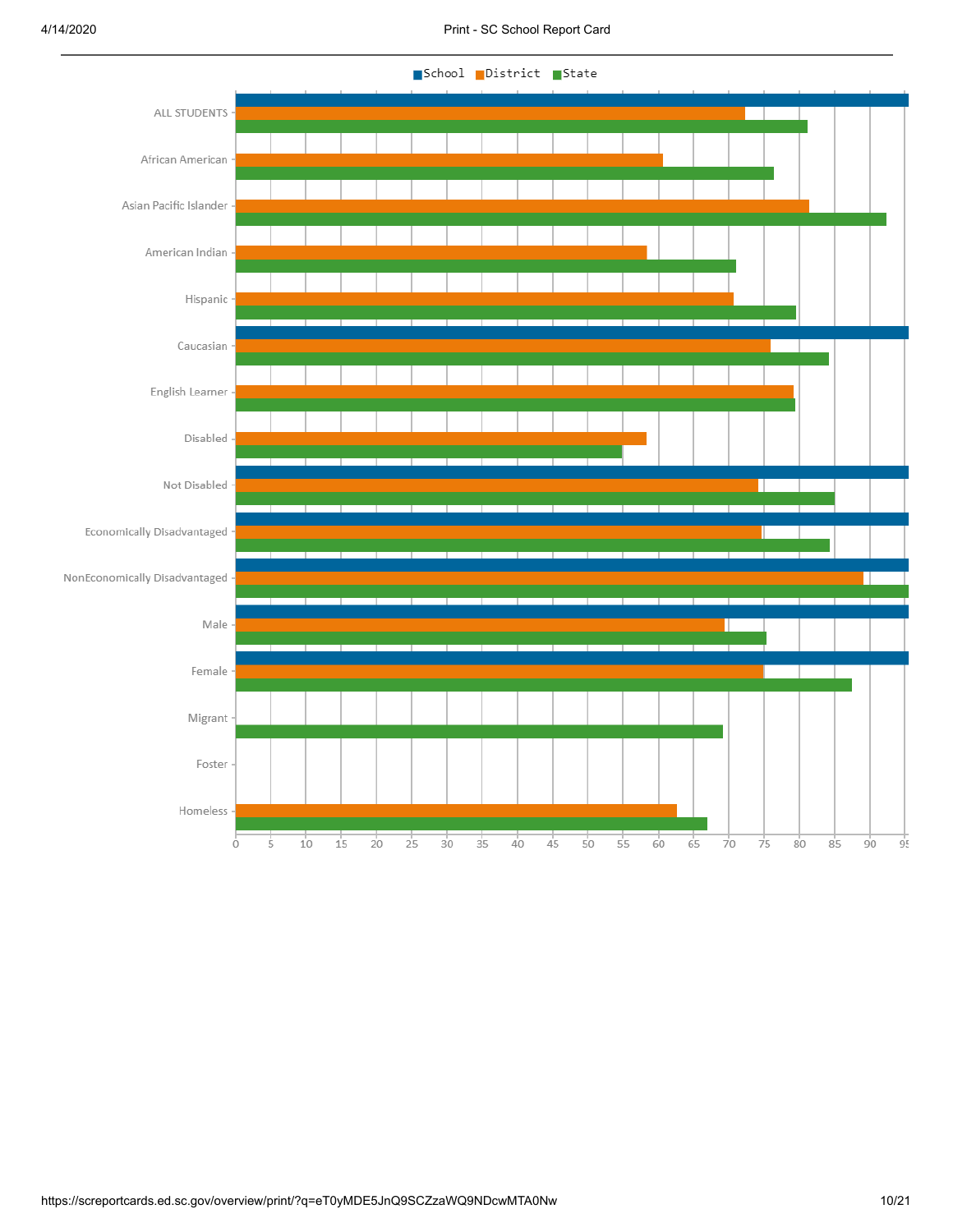## **College and Career Readiness**

| Diploma earners who are college OR career ready School-level results used for accountability rating. |  |                 |  |  |  |
|------------------------------------------------------------------------------------------------------|--|-----------------|--|--|--|
|                                                                                                      |  |                 |  |  |  |
| Diploma earners who are college AND career ready                                                     |  | 90.9% (80 / 88) |  |  |  |
| Diploma earners who are college ready                                                                |  | 93.2% (82/88)   |  |  |  |
| Diploma earners who are career ready                                                                 |  | 93.2% (82/88)   |  |  |  |

#### Additional Information

|                                                                                                                                                                                                             | Our<br>School | Change from<br>Last Year |
|-------------------------------------------------------------------------------------------------------------------------------------------------------------------------------------------------------------|---------------|--------------------------|
| Number of seniors who have completed FAFSA forms                                                                                                                                                            | 76            | Down from<br>84          |
| Percent of seniors completing college applications                                                                                                                                                          | 100.0         | Up from 96.0             |
| Percent of seniors eligible for LIFE scholarship                                                                                                                                                            | 100.0         | N/A                      |
| Percent of seniors eligible for Palmetto Fellows scholarship                                                                                                                                                | 14.3          | N/A                      |
| Percentage of Students from prior year graduating class enrolled in a two- or four-year college or technical college pursuing an<br>associates degree, certificate, or diploma in Fall following graduation | 92.7          | Up from 88.2             |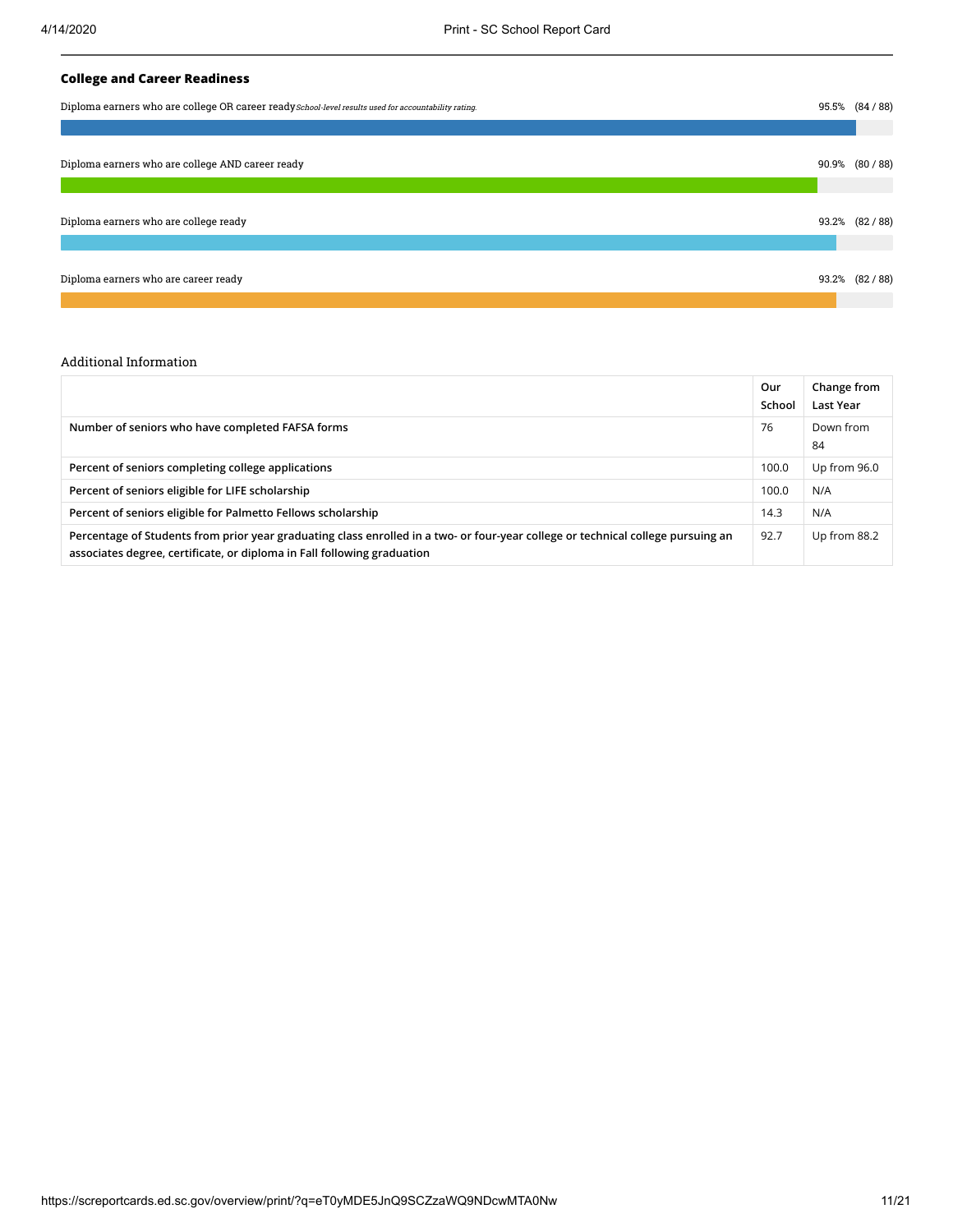| <b>Career and Technical Education (CTE)</b>         |          |
|-----------------------------------------------------|----------|
|                                                     | Number   |
| Students enrolled in CTE courses                    | 245      |
| <b>CTE</b> completers                               | Data N/A |
| Total students earning national or state credential | Data N/A |
| Industry Credentials earned by Career Cluster       |          |
| (A student may have earned multiple credentials)    |          |
| <b>Agriculture Food and National Resources</b>      | Data N/A |
| <b>Architecture &amp; Construction</b>              | Data N/A |
| Arts, A/V Technology & Communications               | Data N/A |
| <b>Business Management &amp; Administration</b>     | Data N/A |
| <b>Education &amp; Training</b>                     | Data N/A |
| Finance                                             | Data N/A |
| <b>Government &amp; Public Administration</b>       | Data N/A |
| <b>Health Science</b>                               | Data N/A |
| <b>Hospitality &amp; Tourism</b>                    | Data N/A |
| <b>Human Services</b>                               | Data N/A |
| <b>Information Technology</b>                       | Data N/A |
| Law, Public Safety, Corrections & Security          | Data N/A |
| Manufacturing                                       | Data N/A |
| Marketing                                           | Data N/A |
| Science, Technology, Engineering & Mathematics      | Data N/A |
| <b>Transportation, Distribution &amp; Logistics</b> | Data N/A |
| Other *                                             | Data N/A |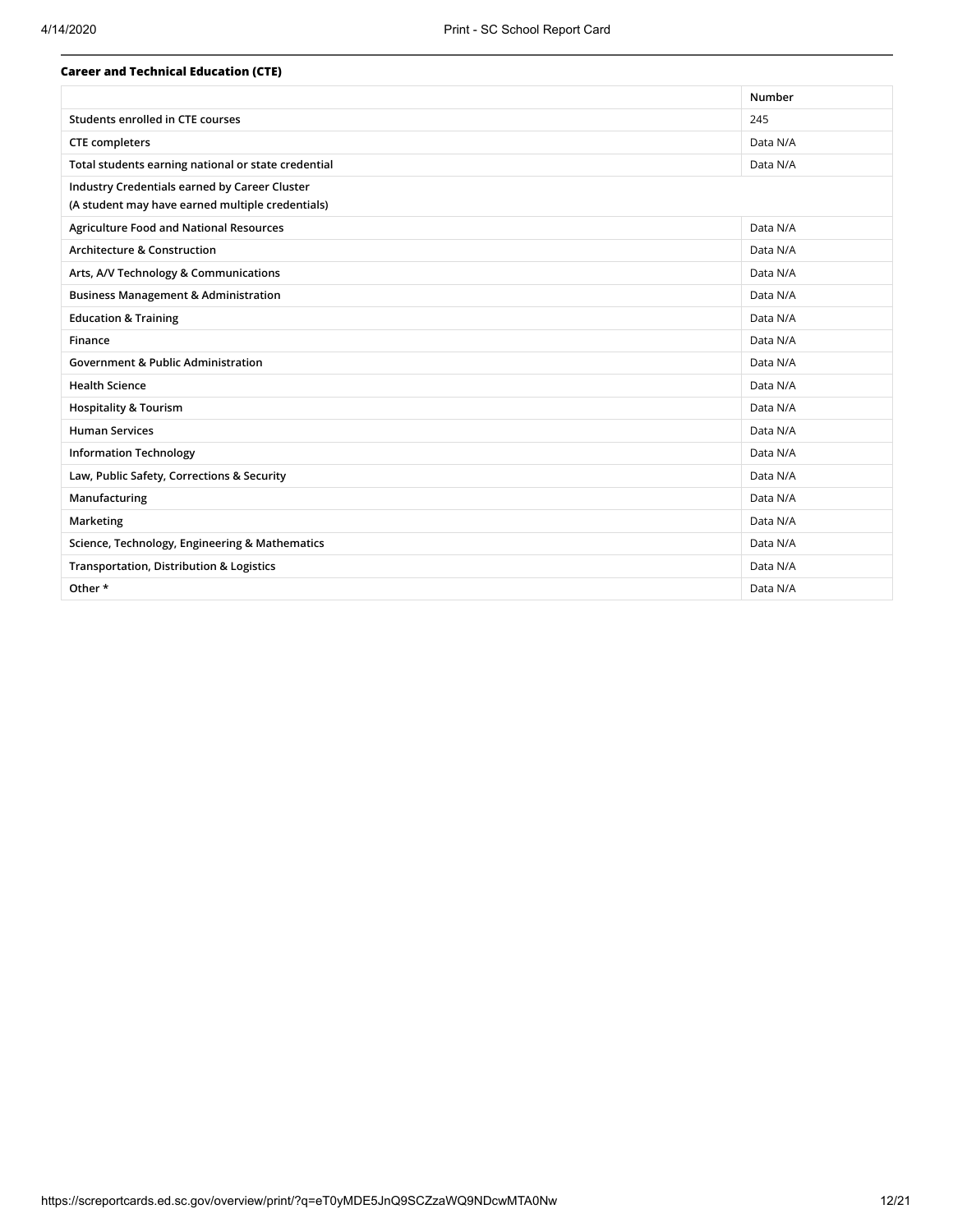## **College and Career Readiness Details**

## College Ready

| Diploma earners who are college ready                                                          | 93.2% (82/88)    |
|------------------------------------------------------------------------------------------------|------------------|
|                                                                                                |                  |
| Diploma earners who achieved an ACT composite score of 20 or higher                            | 65.9% (58 / 88)  |
|                                                                                                |                  |
| Diploma earners who achieved an SAT score of 1020 or higher                                    | 80.7% (71/88)    |
|                                                                                                |                  |
| Diploma earners who earned an Advanced Placement (AP) score of three or higher                 | $2.3\%$ $(2/88)$ |
|                                                                                                |                  |
| Diploma earners who earned an International Baccalaureate (IB) score of four or higher         | $0.0\%$ $(0/88)$ |
|                                                                                                |                  |
| Diploma earners who completed six hours of dual credit course work with a grade of C or higher | 88.6% (78 / 88)  |
|                                                                                                |                  |

# Career Ready

| Diploma earners who are career ready                                                                  |         | 93.2% (82/88)    |
|-------------------------------------------------------------------------------------------------------|---------|------------------|
|                                                                                                       |         |                  |
| Diploma earners who have completed Career and Technical Education (CTE) with certification            |         | $0.0\%$ $(0/88)$ |
| Diploma earners who completed a state-approved work-based learning experience                         |         | $0.0\%$ $(0/88)$ |
| Diploma earners who earned a platinum, gold, or silver certificate on the career readiness assessment |         | 93.2% (82/88)    |
| Diploma earners who took the ASVAB and scored 31 or higher                                            | $0.0\%$ | (0/88)           |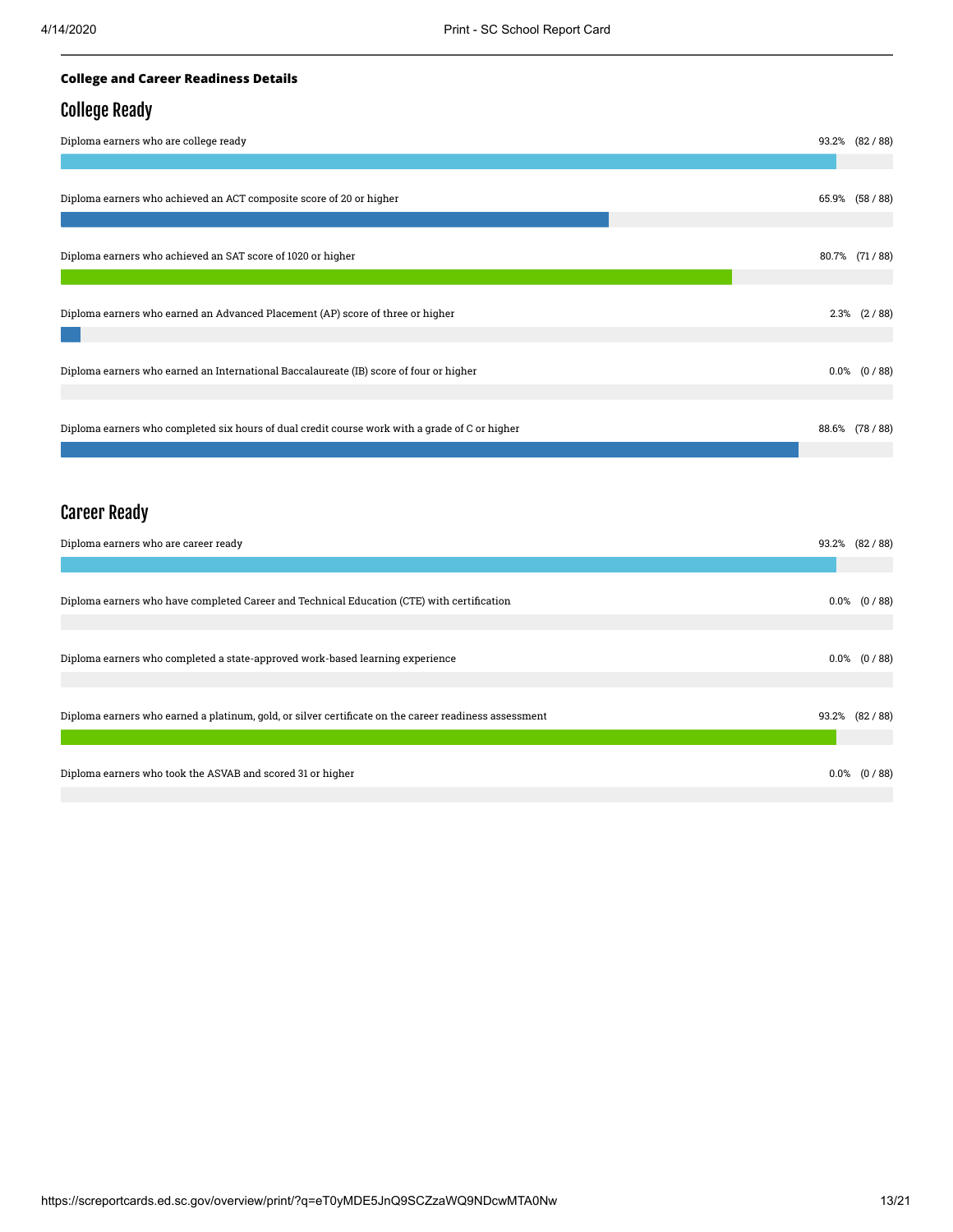## **The ACT**









#### **Percent of Students Meeting ACT College-Ready Benchmarks**

| <b>English Benchmark Score: 18</b> | <b>Math Benchmark Score: 22</b> | <b>Reading Benchmark Score: 22</b> | Science Benchmark Score: 23 | <b>All 4 Subjects</b> |  |
|------------------------------------|---------------------------------|------------------------------------|-----------------------------|-----------------------|--|
| 70.80                              | 47.20                           | 61.80                              | 41.60                       | 32.60                 |  |

 $ACT^{\circledast}$  benchmarks are scores on the ACT subject-area tests that represent the level of achievement required for students to have a 50% chance of obtaining a B or higher or about a 75% chance of obtaining a C or higher in corresponding credit-bearing first-year college courses. The ACT is a registered trademark of ACT, Inc.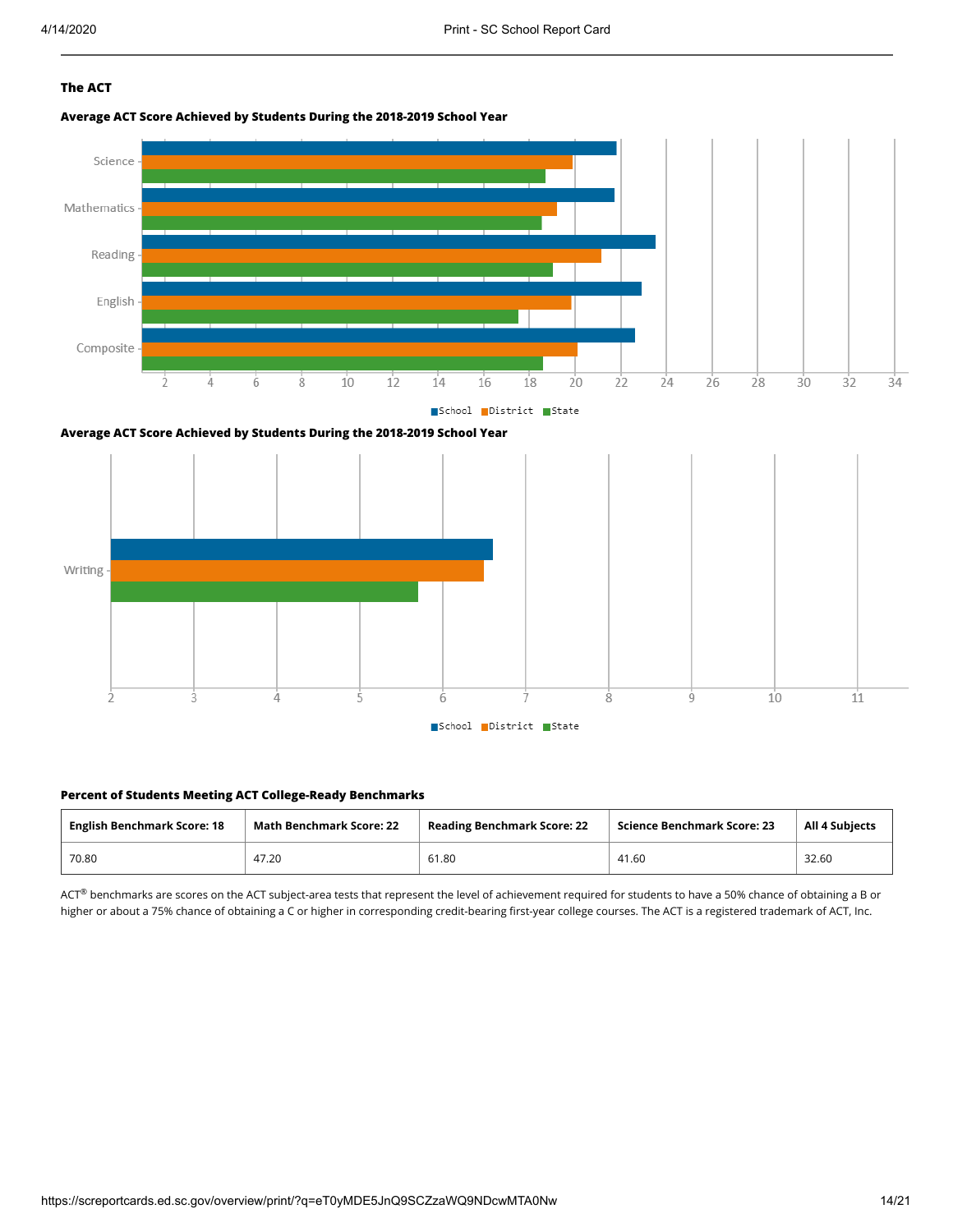### **Career Readiness Assessment**





#### **Percent and Number of Students Taking Career Readiness Assessment and Earning Ready to Work (R2W) Certificate**

|                        | <b>Total number of</b><br>students who tested<br>on all three tests. | <b>Students who</b><br>did NOT receive<br>a Certificate |       |               | <b>Students who</b><br>DID receive a<br>Certificate |       | <b>Students who</b><br>Students who<br>Students who<br>received a<br>received a gold<br>received a<br>Certificate<br>platinum<br>silver<br>Certificate<br>Certificate |       | <b>Students who</b><br>received a<br>bronze<br>Certificate |       |      |       |      |
|------------------------|----------------------------------------------------------------------|---------------------------------------------------------|-------|---------------|-----------------------------------------------------|-------|-----------------------------------------------------------------------------------------------------------------------------------------------------------------------|-------|------------------------------------------------------------|-------|------|-------|------|
|                        | N                                                                    | $\frac{9}{6}$                                           | N     | $\frac{9}{6}$ | N                                                   | $\%$  | N                                                                                                                                                                     | $\%$  | N                                                          | $\%$  | N    | %     | N    |
| Our<br><b>School</b>   | 0.9%                                                                 |                                                         | 99.1% | 114           | 115                                                 | 7.8%  | 9                                                                                                                                                                     | 64.3% | 74                                                         | 22.6% | 26   | 4.3%  | 5    |
| Our<br><b>District</b> | 13.2%                                                                | 226                                                     | 3.5%  | 60            | 54.8%                                               | 942   | 1718                                                                                                                                                                  | 10.2% | 176                                                        | 18.3% | 314  | 89.8% | 1542 |
| <b>Statewide</b>       | 83.3%                                                                | 42710                                                   | 19.7% | 10074         | 51248                                               | 16.7% | 8538                                                                                                                                                                  | 50.5% | 25864                                                      | 10.2% | 5243 | 3.0%  | 1529 |

#### **Level score requirements for each certificate level**

| Certificate<br>Level | <b>Level Score Requirements</b>                           | Certificate levels correspond to the skill requirements of profiled jobs in the ACT<br>JobPro <sup>®</sup> database |
|----------------------|-----------------------------------------------------------|---------------------------------------------------------------------------------------------------------------------|
| <b>Platinum</b>      | Minimum score of 6 on each of the three core<br>subtests* | Indicates the skills required for approximately 99% of profiled jobs                                                |
| Gold                 | Minimum score of 5 on each of the three core<br>subtests* | Indicates the skills required for at least 93% of profiled jobs                                                     |
| Silver               | Minimum score of 4 on each of the three core<br>subtests* | Indicates the skills required for at least 69% of profiled jobs                                                     |
| <b>Bronze</b>        | Minimum score of 3 on each of the three core<br>subtests* | Indicates the skills required for at least 17% of profiled jobs                                                     |

*\*The three core Career Readiness subtests are: Applied Mathematics,Reading for Information, and Locating Information.*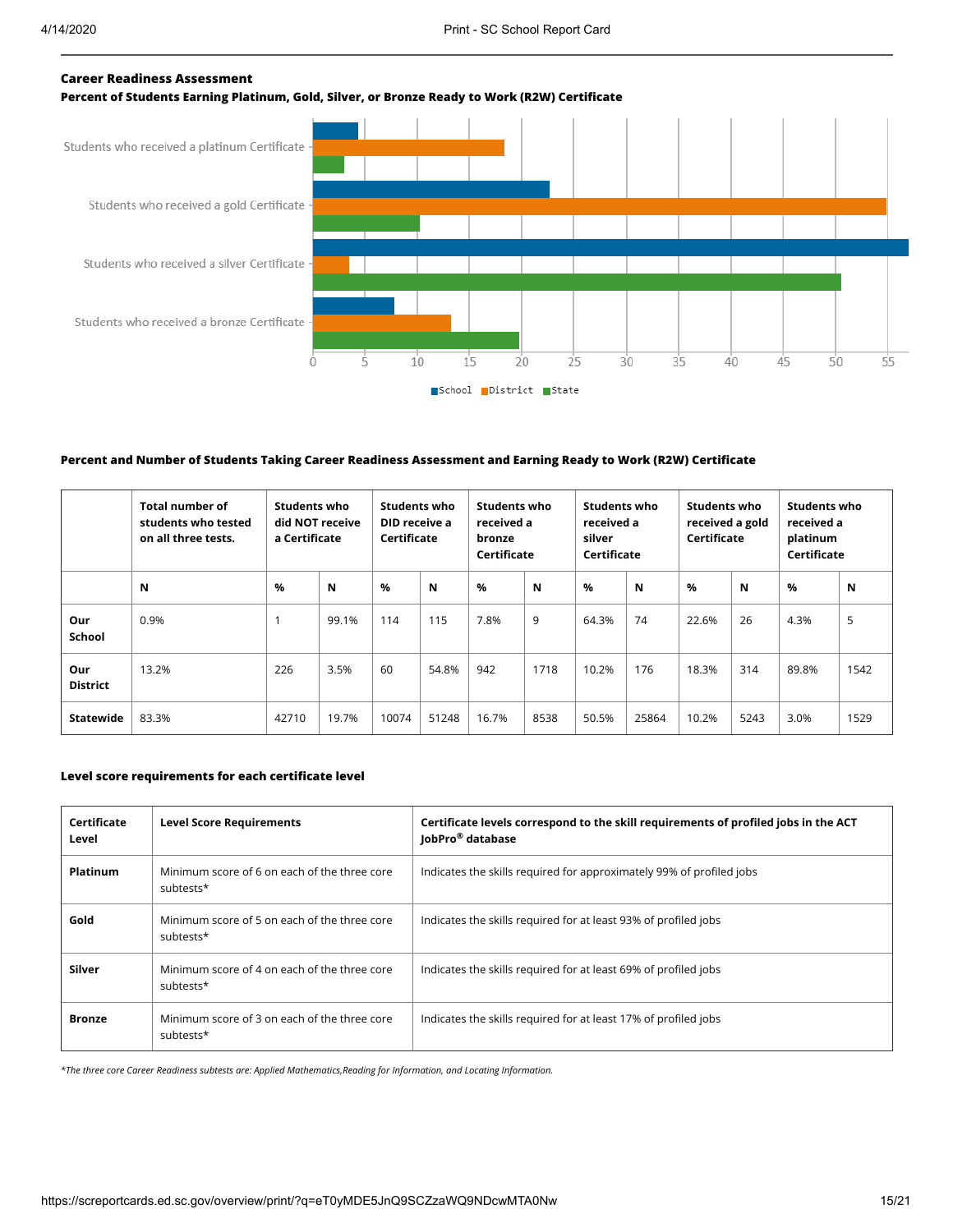#### **Advanced Placement and International Baccalaureate ®**

Advanced Placement (AP) and International Baccalaureate (IB) are rigorous programs dedicated to educational excellence. AP and IB courses provide a challenging educational program that prepares students for selective universities and colleges. AP exams are scored on a scale of 1-5; IB exams are scored on a scale of 1-7.

|                                                                    | <b>Advanced Placement</b> | International Baccalaureate ® |
|--------------------------------------------------------------------|---------------------------|-------------------------------|
| Percent of Exams with Passing Scores (: 3 OR higher/: 4 or higher) | Data N/A                  | Data N/A                      |
| Number of Students Taking Exam                                     | Data N/A                  | Data N/A                      |
| Number of Exams Administered                                       | Data N/A                  | Data N/A                      |

#### **Dual Enrollment**

This measure provides the percentage of students (11th and 12th grade students) enrolled in dual credit / dual enrollment classes during the school year who obtain a grade that provides college credit (grade of C or better).

| Number of students enrolled in Dual Enrollment Courses                                                                | 172   |
|-----------------------------------------------------------------------------------------------------------------------|-------|
| Percent of students enrolled in Dual Enrollment Courses                                                               | 84.3% |
| Percent of 11th/12th grade students who completed six hours of dual credit course work<br>with a grade of C or higher | 87.2% |

### **The SAT**

The SAT is a standardized test often used in the college admissions process. Its' aim is to assess the student's readiness for college. The current test consists of two 800 point sections testing Evidence-Based Reading and Writing (ERW) and Mathematics. The highest composite score on the SAT is 1600. Most students take the test, which is offered several times per year, during their junior or senior year of high school. The district and state averages are included for comparison. State averages for SAT data are based on regular public schools and do not include private schools in the state.

|                     | <b>Percent of Students Tested</b> | Average Evidence-Based<br><b>Reading and Writing Score</b> | Average Math<br>Score | <b>Average Composite</b><br>Score |
|---------------------|-----------------------------------|------------------------------------------------------------|-----------------------|-----------------------------------|
| Our School          | 91.2                              | 592                                                        | 559                   | 1151                              |
| <b>Our District</b> | 56.0                              | 537                                                        | 503                   | 1039                              |
| Statewide           | 57.2                              | 521                                                        | 500                   | 1021                              |

*The highest composite score on the SAT is 1600. For each of the two sections of the test, the highest score is 800.*

*Note: The new SAT data (as of 2017) cannot be compared to that of previous years because the redesigned SAT is a different assessment using a different scale.*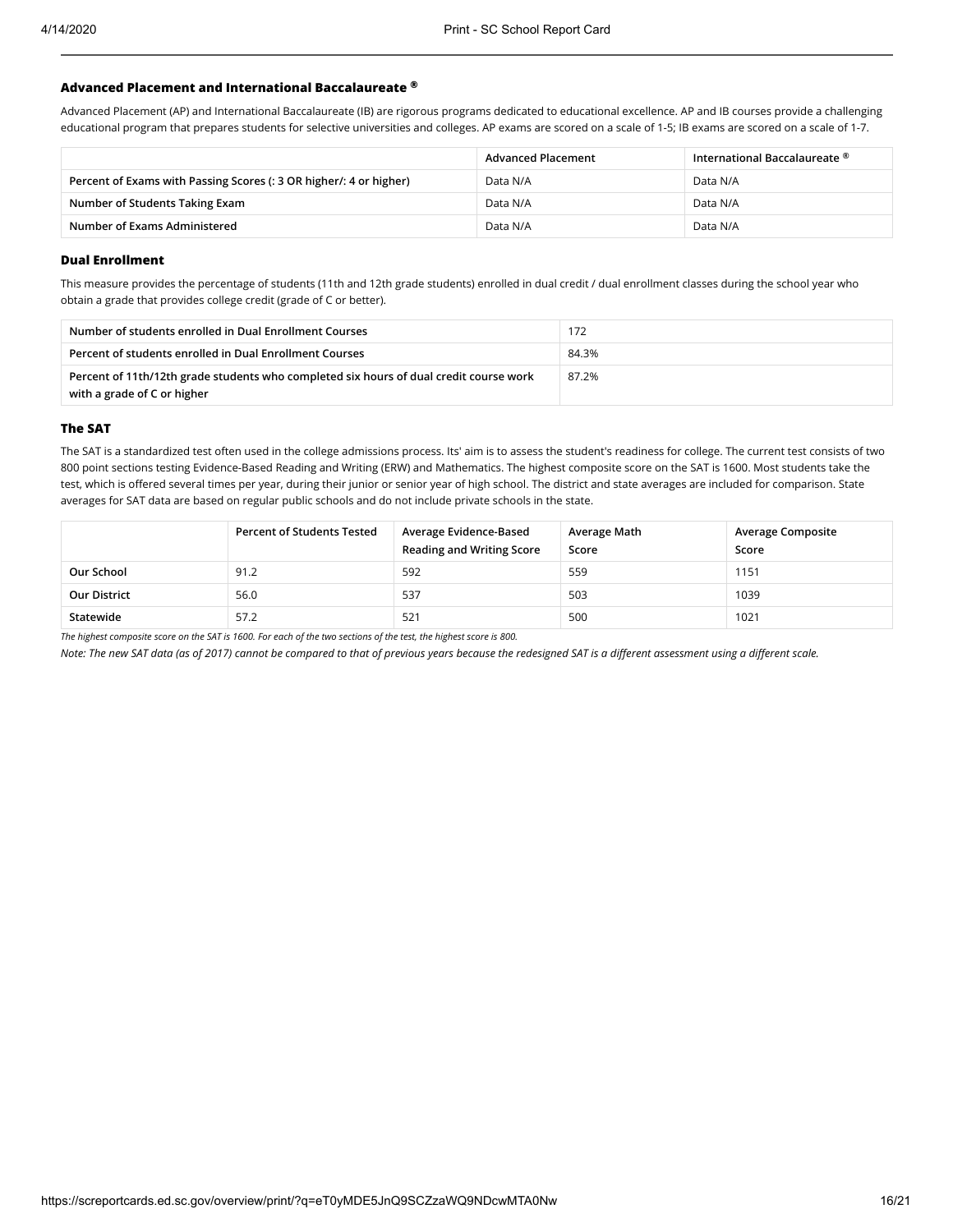## State Goals

Federal law requires that each state report card include long-term goals and measurements of interim progress for all students and defined subgroups of students. This section reports the long-term goals and performance of all students statewide. Information on subgroup performance may be found in the "" section on the main page.

|                                                               | <b>Baseline</b> |       | <b>Targets</b> |       | <b>Current Year</b> |
|---------------------------------------------------------------|-----------------|-------|----------------|-------|---------------------|
| <b>State Goals</b>                                            | 2017            | 2020  | 2026           | 2035  | 2019                |
| Percent scoring level 2 or above - English/ELA - All Students | 74.2%           | 79.5% | 82.1%          | 90.0% | 73.2%               |
| Percent scoring level 2 or above - Math - All Students        | 75.8%           | 79.5% | 82.1%          | 90.0% | 73.3%               |
| Percent scoring level 3 or above - English/ELA - All Students | 43.2%           | 47.7% | 56.6%          | 70.0% | 49.5%               |
| Percent scoring level 3 or above - Math - All Students        | 46.0%           | 50.0% | 58.0%          | 70.0% | 48.9%               |
| Percent of Students Graduating On-Time* (All Students)        | 82.6%           | 83.8% | 86.3%          | 90.0% | 81.1%               |
| Percent of EL Students meeting 70% proficiency target         | 31.0%           | 37.4% | 50.2%          | 70.0% | 49.8%               |

*\*On-time graduation means graduation within four years of the initial enrollment in High School.*

### **State Goals Defined As:**

90% of Students at Level 2 or higher on following state assessments

70% of Students at Level 3 or higher on following state assessments

| Level | High School End-of-Course Assessment<br>in English language arts (English 1)<br>and Math (Algbra 1) | Elementary/Middle Schools English language arts<br>(ELA) and Math Based on SC READY Results | SC ALT*      |
|-------|-----------------------------------------------------------------------------------------------------|---------------------------------------------------------------------------------------------|--------------|
|       |                                                                                                     | Does Not Meet Expectations                                                                  | Emerging     |
|       | D                                                                                                   | Approaches Expectations                                                                     | Foundational |
|       | ╰                                                                                                   | Meets Expectations                                                                          | Increasing   |
|       | B                                                                                                   | <b>Exceeds Expectations</b>                                                                 | Applied      |
|       | Α                                                                                                   |                                                                                             |              |

*\*SC ALT - is an alternate assessment that is developed to meet the needs of students with significant disabilities who cannot particiapte in the regular assessment even with appropriate accommodations.*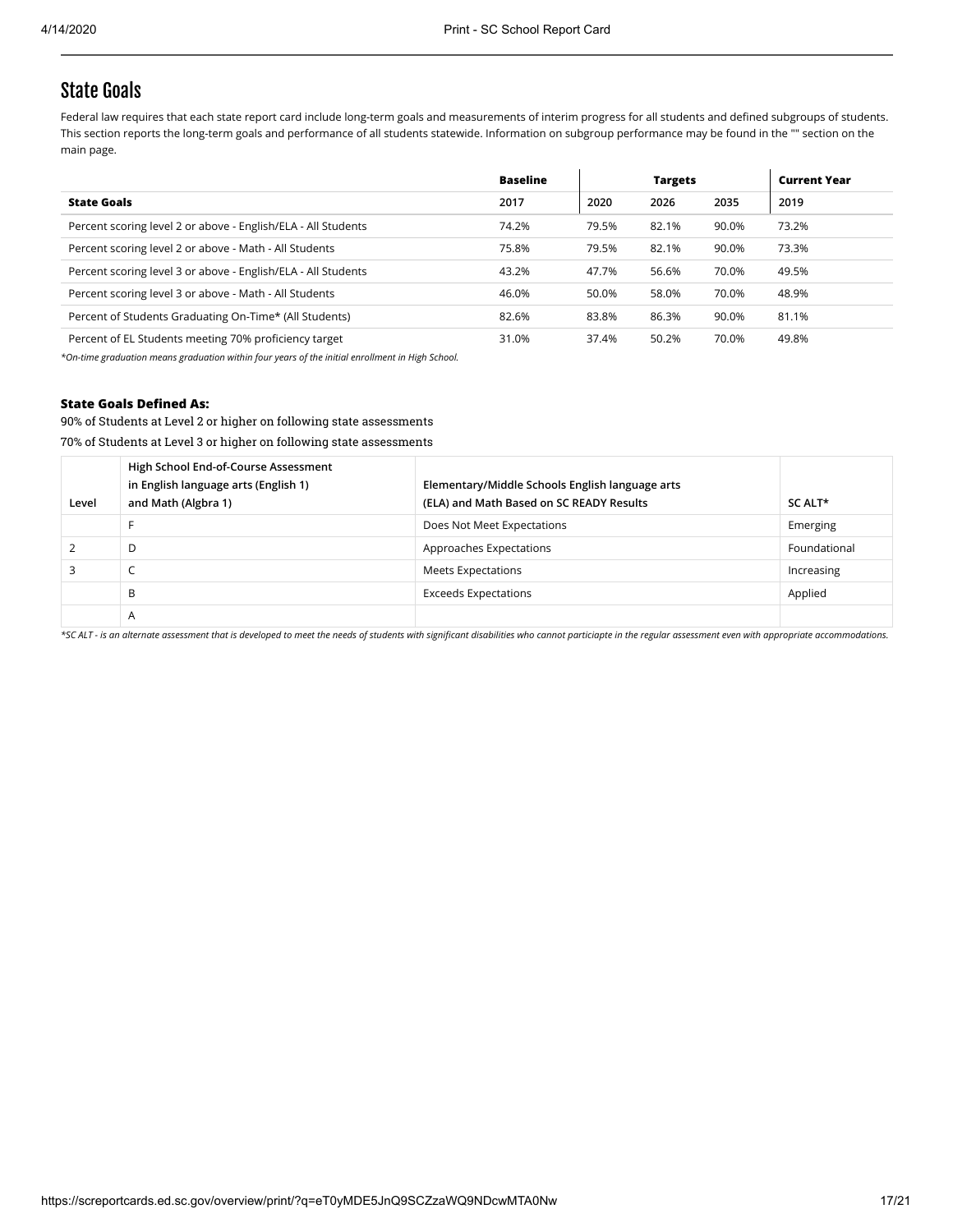# Student Engagement

For this indicator, points are earned based on the results of a student engagement survey that was procured by the South Carolina Department of Education. The contract was awarded to AdvancED for their Student Engagement Survey.

## Student levels of engagement in school



## Domains of School Engagement

| Cognitive  | 63.7% |
|------------|-------|
|            |       |
| Behavioral | 54.3% |
|            |       |
| Emotional  | 55.1% |
|            |       |

## Participation Rate

*(Note: if fewer than 80% of the students participated in the survey, the "Total Percent Committed" was lowered prior to calculating a rating. For more information about the methodology, please see the .)*

| ٠ |  |
|---|--|
|   |  |

## Additional Information

|                                                                  | Our School | Change from Last Year |
|------------------------------------------------------------------|------------|-----------------------|
| Percent of students served by gifted and talented program        | 27.8       | Down from 31.9        |
| Percent of students retained                                     | 0.4        | Up from 0.0           |
| Principal's/Superintendent's/Director's years at school/district |            | Down from 4           |
| Percent of classrooms with wireless access                       | 100        | No change             |
| Percent of students served by 1:1 learning                       | 91         | Change from 0         |
| <b>Chronic Absenteeism Rate</b>                                  | 5.0        | Up from 0.5           |

#### Results of Teacher, Student, and Parent Opinion Surveys

|                                                        | <b>Teachers</b> | Students* | Parents* |
|--------------------------------------------------------|-----------------|-----------|----------|
| Number of surveys returned                             | 23              | 104       | 36       |
| Percent satisfied with learning environment            | 100.0%          | 89.3%     | 97.2%    |
| Percent satisfied with social and physical environment | 100.0%          | 90.4%     | 97.1%    |
| Percent satisfied with school-home relations           | 95.7%           | 94.2%     | 77.8%    |

\*Only students at the highest school grade and their parents were included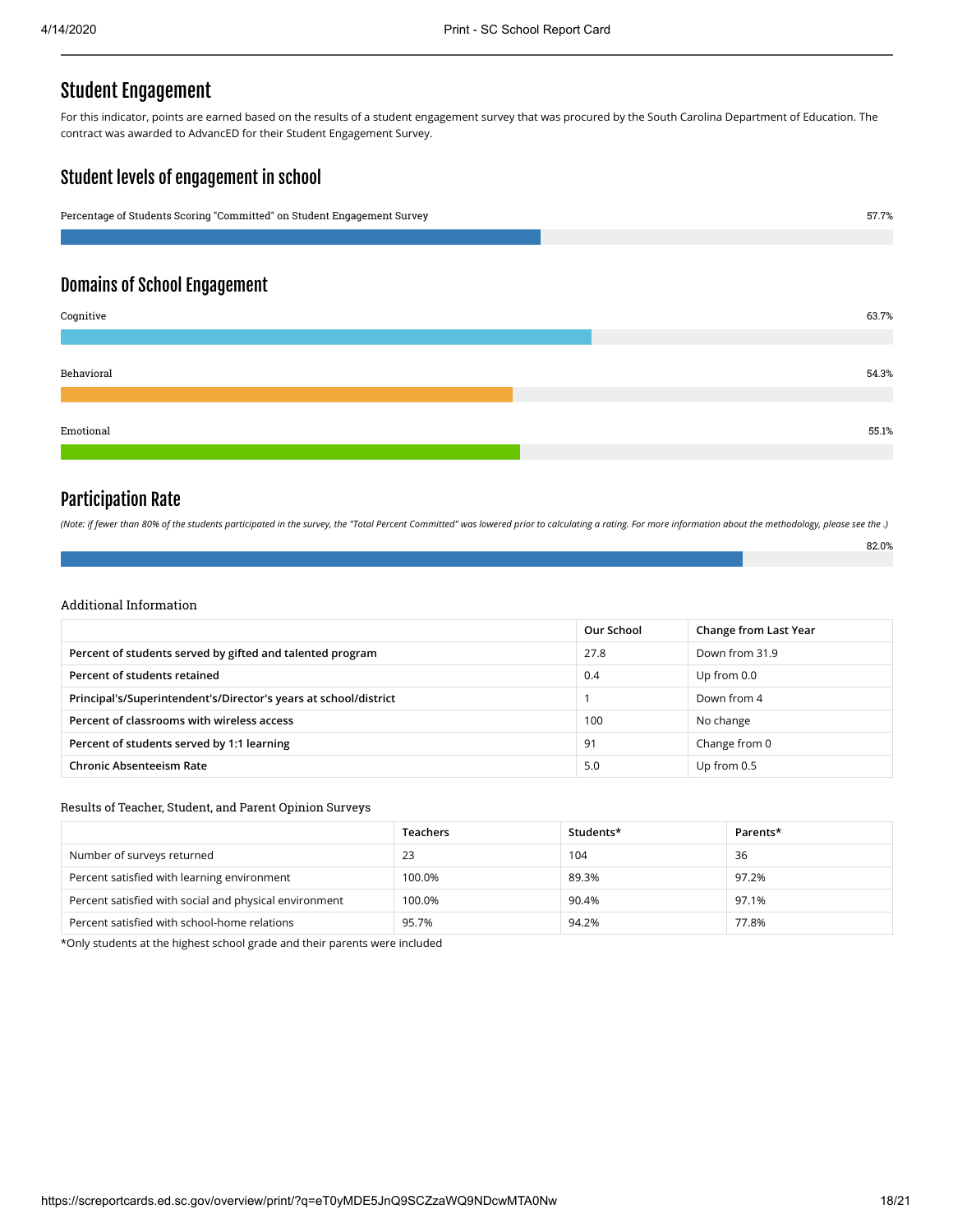# Classroom Environment

|                                                                       | Our School  | Change from Last Year |
|-----------------------------------------------------------------------|-------------|-----------------------|
| <b>Total Number of Teachers</b>                                       | 25.0        | No change             |
| Percent of teachers with advanced degrees                             | 76.0        | Up from 72.0          |
| Teacher attendance rate                                               | 97.4        | Up from 94.6          |
| Average teacher salary                                                | \$50,670    | Up from \$49,520      |
| Percent of teachers on continuing contract                            | 84.0        | Down from 88.0        |
| Percent of teachers returning from previous year - current year       | 100.0       | N/A                   |
| Percent of teachers returning from previous year - three year average | N/AV        | N/A                   |
| Percent of teacher vacancies for more than 9 weeks                    | 0.0         | No change             |
| Prime instructional time                                              | 94.9        | Up from 91.2          |
| Student-teacher ratio in core subjects                                | 26.5 to 1   | Up from 22.0 to 1     |
| Percent of inexperienced teachers teaching in core classes            | 0.0         | Down from 28.6        |
| Number of inexperienced teachers teaching in core classes             | $\mathbf 0$ | Down from 4           |
| Percent of out-of-field teachers teaching in core classes             | 0.0         | Down from 7.1         |
| Number of out-of-field teachers teaching in core classes              | $\Omega$    | Down from 1           |

*ESSA regulations require states to post on their report cards information about teachers with emergency or provisional credentials. South Carolina does not award emergency or provisional credentials, thus that metric is not listed.*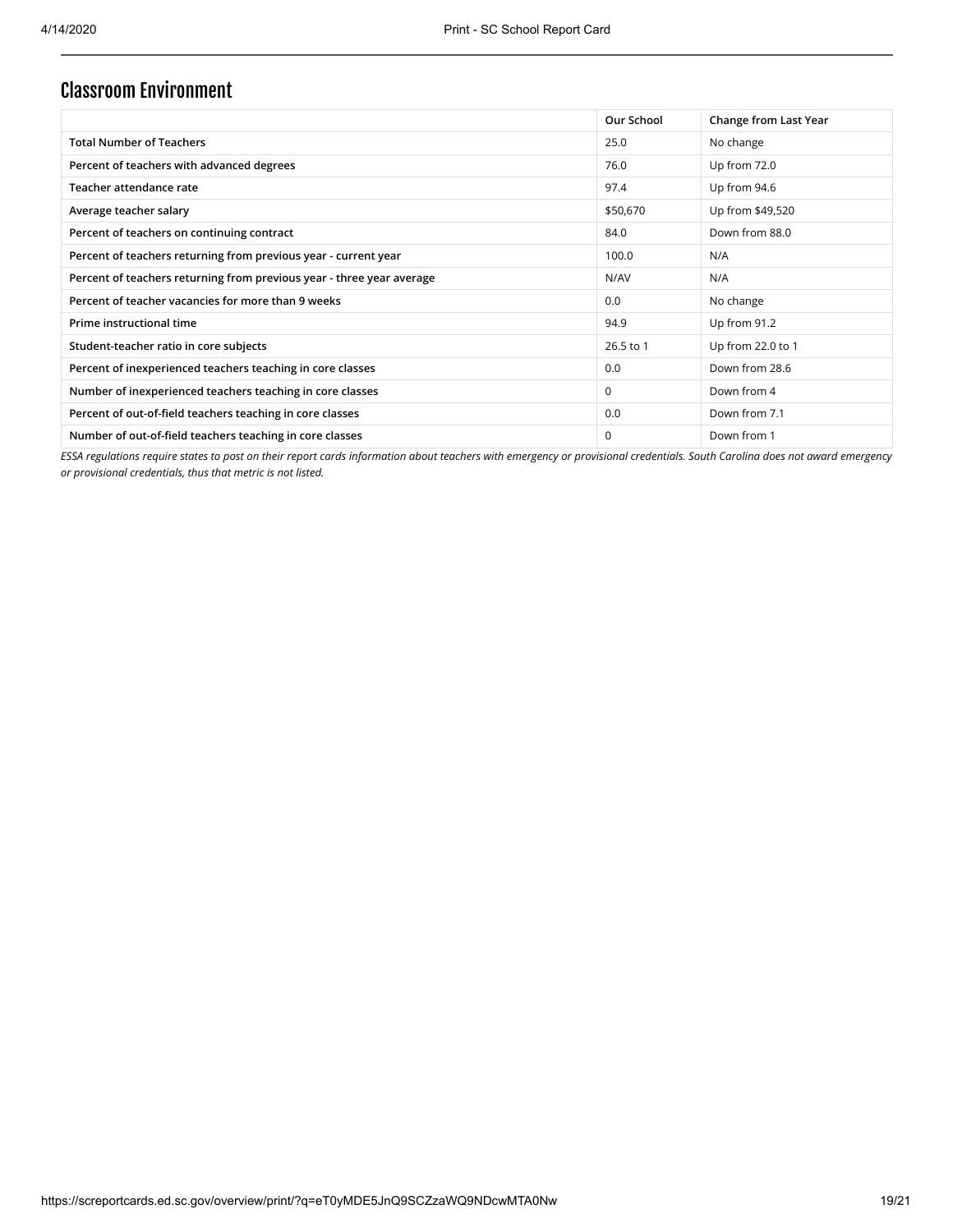# Student Safety

| <b>Evaluations By Parents</b>                                              | Percent Agree/Strongly Agree | <b>Total Responses</b> |
|----------------------------------------------------------------------------|------------------------------|------------------------|
| "My child feels safe at school."                                           | 94.3                         | 36                     |
| "My child's teachers and school staff prevent or stop bullying at school." | 65.7                         | 36                     |
| <b>Evaluations By Teachers</b>                                             | Percent Agree/Strongly Agree | <b>Total Responses</b> |
| "I feel safe at my school before and after hours."                         | 100.0                        | 23                     |
| "The rules for behavior are enforced at my school."                        | 91.3                         | 23                     |

Unsafe Incident Information as reported in the 2018-2019 Incident Management System (IMS)

|                                                                 | Number of Incidents |
|-----------------------------------------------------------------|---------------------|
| Have there been any incidents involving a firearm?              | <b>No</b>           |
| Was a homicide committed at your school?                        | <b>No</b>           |
| Incidents of rape or attempted rape                             | $\Omega$            |
| Incidents of sexual assault (not rape)                          | $\Omega$            |
| Incidents of robbery w/ weapon                                  | $\mathbf 0$         |
| Incidents of robbery w/ firearm or explosive                    | $\mathbf 0$         |
| Incidents of robbery w/out weapon                               | $\mathbf 0$         |
| Incidents of physical attack w/ weapon                          | $\mathbf 0$         |
| Incidents of physical attack w/ firearm or explosive            | $\Omega$            |
| Incidents of physical attack w/out weapon                       | $\mathbf 0$         |
| Incidents of threats of physical attack w/ weapon               | $\Omega$            |
| Incidents of threats of physical attack w/ firearm or explosive | $\mathbf 0$         |
| Incidents of threats of physical attack w/out weapon            | $\Omega$            |
| Incidents of possession of firearm or explosive                 | $\mathbf 0$         |
| Students with in-school suspensions                             | $\Omega$            |
| Students with out of school suspensions                         | $\Omega$            |
| <b>Students expelled</b>                                        | $\Omega$            |
| School related arrests and referrals to law enforcement         | $\Omega$            |
| Incidents of bullying and harassment                            | $\mathbf 0$         |

NOTE: For additional information, visit the National Civil Rights Data Collection (CRDC) website here: